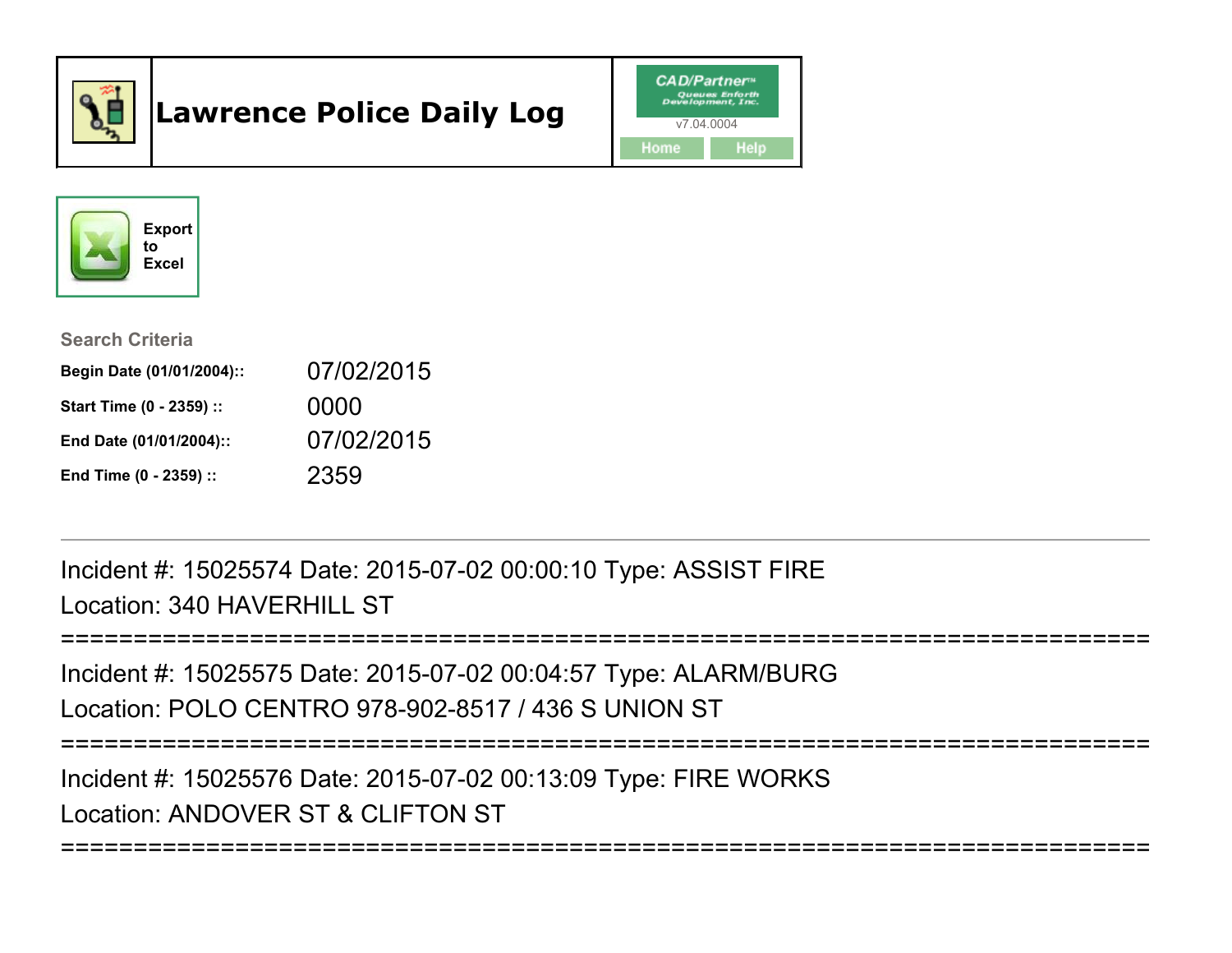# Incident #: 15025578 Date: 2015-07-02 00:16:09 Type: M/V STOPLocation: BROADWAY & LOWELL ST

Incident #: 15025577 Date: 2015-07-02 00:16:19 Type: FIRE WORKSLocation: CORNISH ST & SWAN ST

===========================================================================

===========================================================================

Incident #: 15025580 Date: 2015-07-02 00:28:57 Type: 209A/VIOLATIONLocation: 11 LAWRENCE ST #808

===========================================================================

Incident #: 15025579 Date: 2015-07-02 00:29:04 Type: DOMESTIC/PROGLocation: 38 OREGON AV #A

===========================================================================

Incident #: 15025581 Date: 2015-07-02 00:42:24 Type: DOMESTIC/PROGLocation: 129 FARNHAM ST

===========================================================================

Incident #: 15025582 Date: 2015-07-02 00:51:05 Type: ALARM/BURGLocation: MOONLITE READER / 6-8 BROADWAY

===========================================================================

Incident #: 15025583 Date: 2015-07-02 00:53:27 Type: GENERAL SERVLocation: 362 ESSEX ST FL 2

===========================================================================

===========================================================================

Incident #: 15025584 Date: 2015-07-02 01:41:08 Type: M/V STOPLocation: HAVERHILL ST & LAWRENCE ST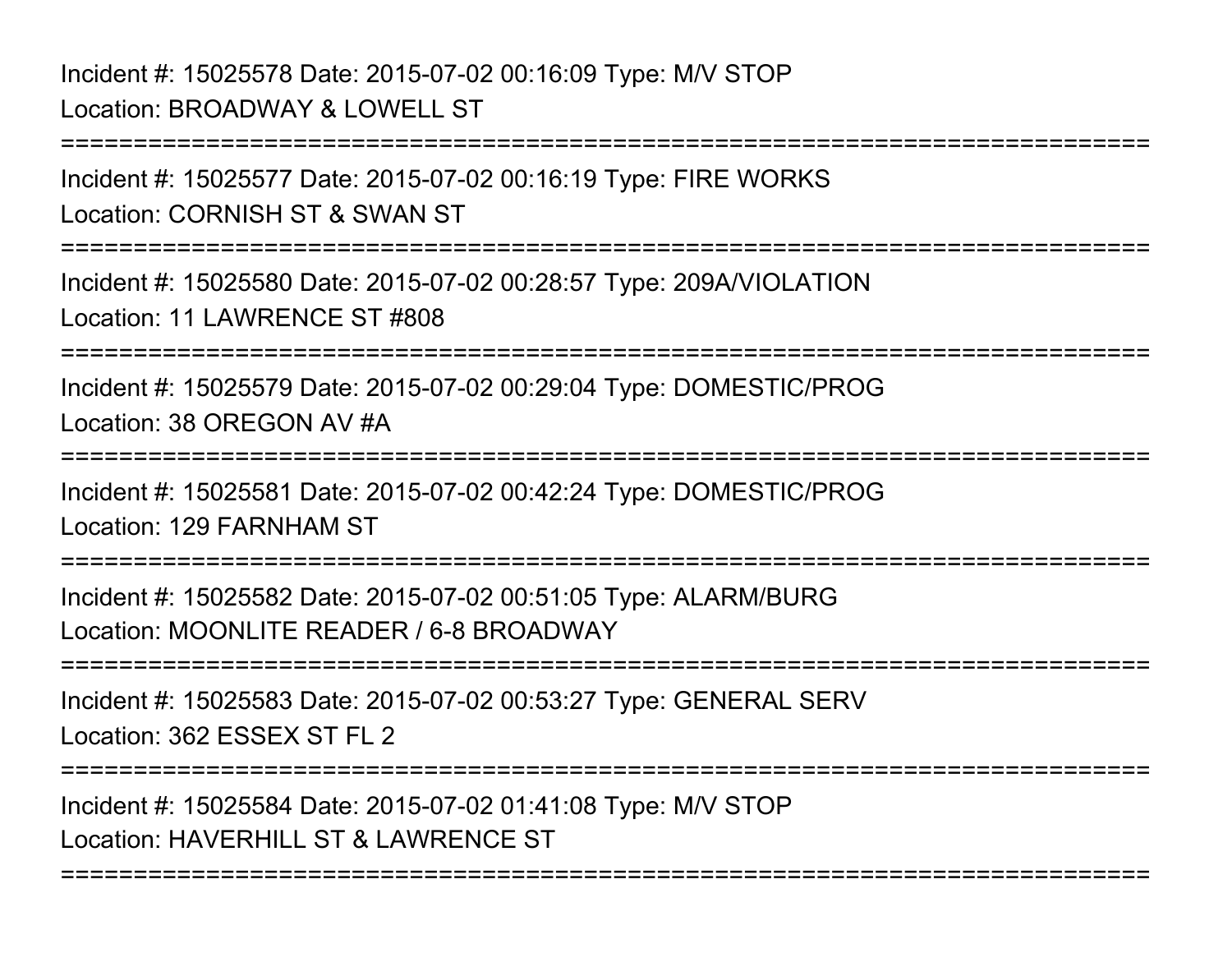Location: 26 FARNHAM ST

Incident #: 15025586 Date: 2015-07-02 02:04:24 Type: ALARM/BANKLocation: 296 ESSEX ST

===========================================================================

===========================================================================

Incident #: 15025587 Date: 2015-07-02 02:22:04 Type: M/V STOPLocation: 244 FARNHAM ST

===========================================================================

Incident #: 15025588 Date: 2015-07-02 02:23:14 Type: ALARMSLocation: GOMEZ MARKET / 294 PROSPECT ST

===========================================================================

Incident #: 15025589 Date: 2015-07-02 02:28:45 Type: M/V STOPLocation: 280 FARNHAM ST

===========================================================================

Incident #: 15025590 Date: 2015-07-02 02:41:03 Type: M/V STOPLocation: LAWRENCE ST & PARK ST

===========================================================================

Incident #: 15025591 Date: 2015-07-02 02:48:33 Type: M/V STOPLocation: 95 OSGOOD ST

===========================================================================

===========================================================================

Incident #: 15025592 Date: 2015-07-02 03:35:06 Type: DISTURBANCELocation: CENTRAL BRIDGE / 0 MERRIMACK ST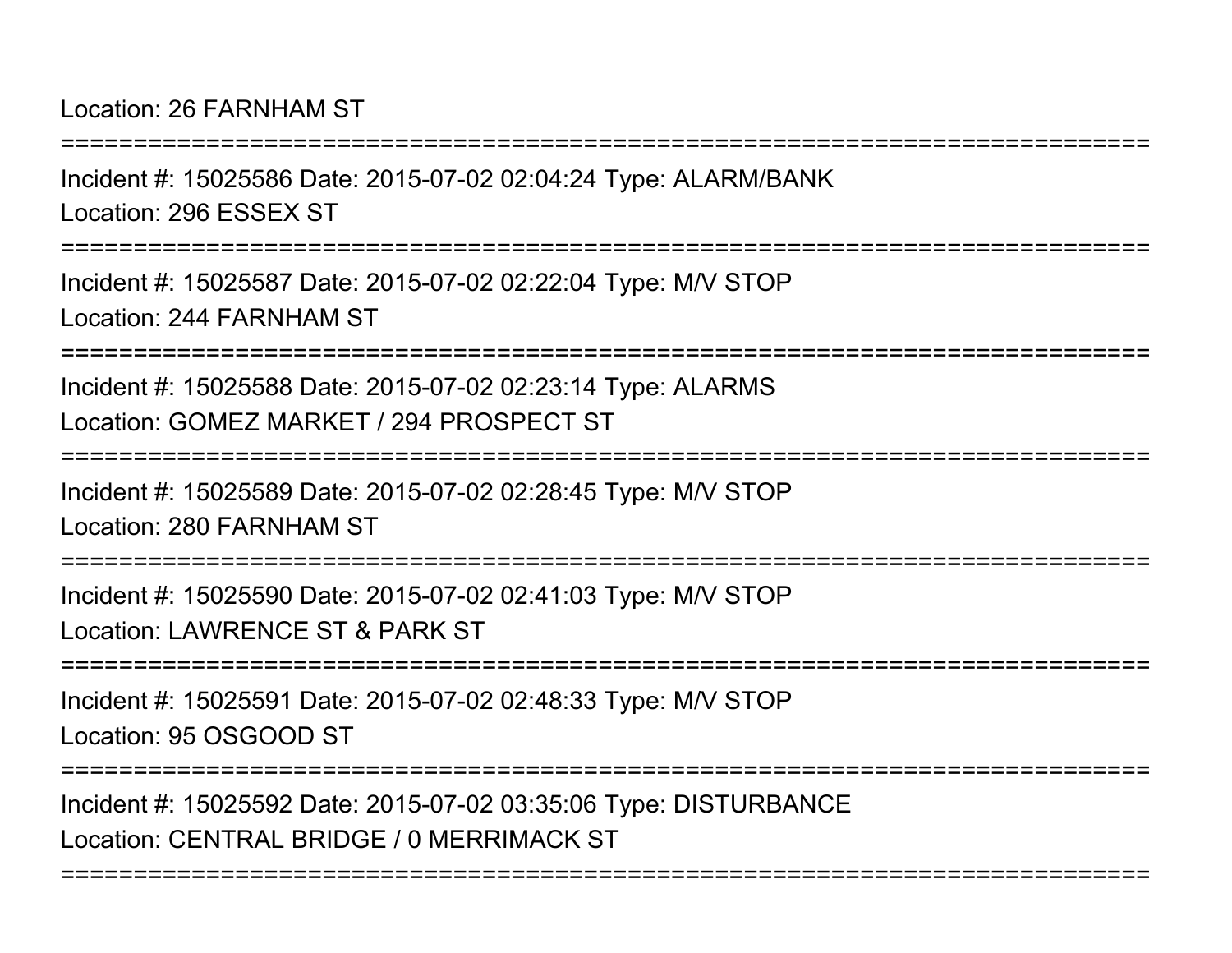Location: 260 F HAVERHILL ST

===========================================================================Incident #: 15025594 Date: 2015-07-02 05:30:12 Type: AUTO ACC/NO PILocation: BLAKELIN ST & MANCHESTER ST===========================================================================Incident #: 15025595 Date: 2015-07-02 05:44:44 Type: M/V STOPLocation: COMMON ST & NEWBURY ST===========================================================================Incident #: 15025596 Date: 2015-07-02 06:43:44 Type: CK WELL BEINGLocation: 41 KNOX ST===========================================================================Incident #: 15025597 Date: 2015-07-02 06:54:57 Type: M/V STOPLocation: AMESBURY ST & LOWELL ST===========================================================================Incident #: 15025598 Date: 2015-07-02 07:19:24 Type: TOW OF M/VLocation: MA REG 5XMV60 / 69 BERKELEY ST FL 3===========================================================================Incident #: 15025599 Date: 2015-07-02 07:31:26 Type: AUTO ACC/UNK PILocation: DUNKIN DONUTS / 226 WINTHROP AV===========================================================================Incident #: 15025600 Date: 2015-07-02 07:37:38 Type: WOMAN DOWNLocation: MARION AV

===========================================================================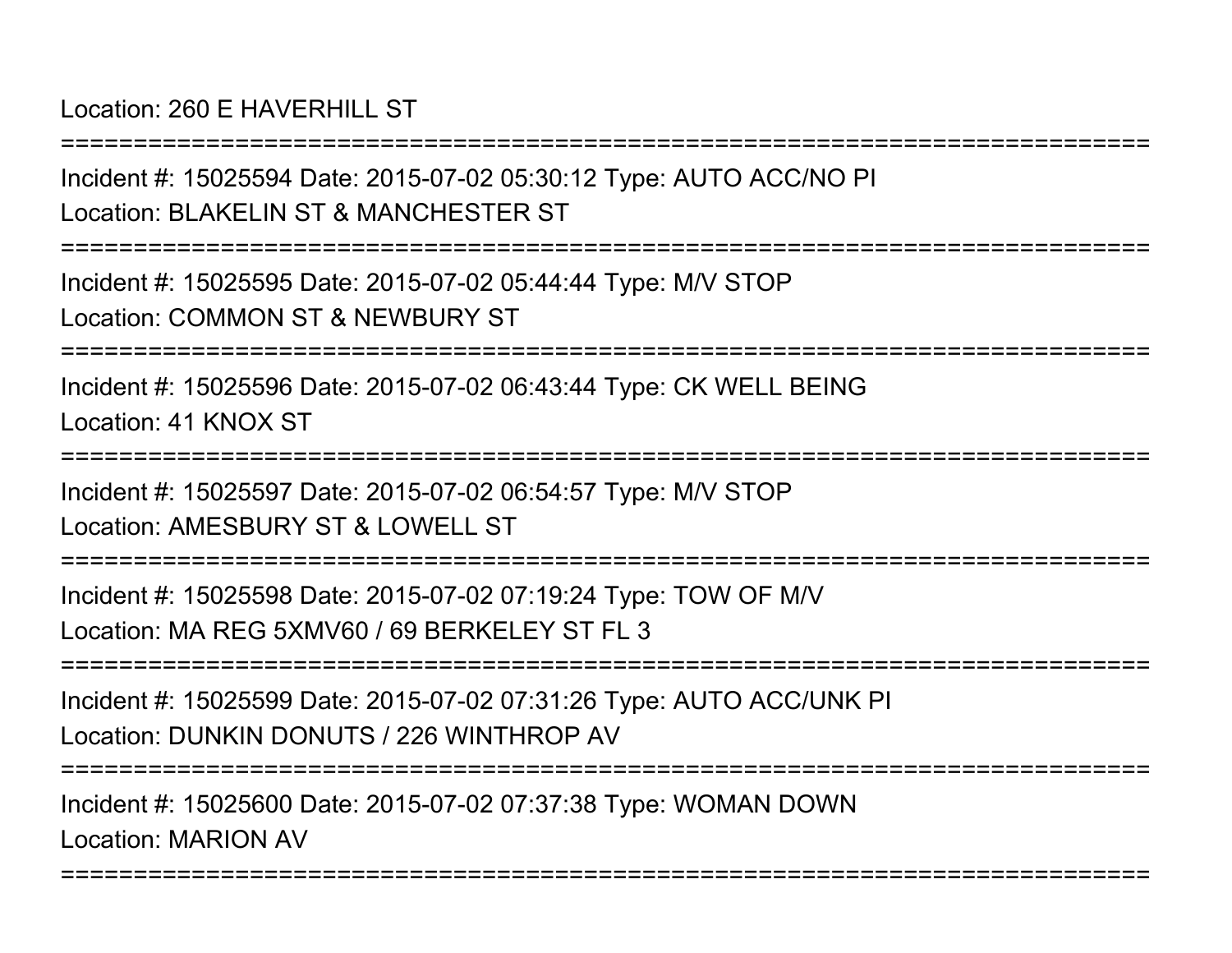# Location: HAMPSHIRE ST & LAWRENCE ST

===========================================================================Incident #: 15025602 Date: 2015-07-02 07:45:58 Type: B&E/MV/PASTLocation: 116 NEWTON ST===========================================================================Incident #: 15025603 Date: 2015-07-02 07:56:55 Type: CLOSE STREETLocation: BLANCHARD & PARKER===========================================================================Incident #: 15025604 Date: 2015-07-02 07:59:34 Type: CLOSE STREETLocation: BERKELEY ST & JACKSON ST===========================================================================Incident #: 15025605 Date: 2015-07-02 08:02:48 Type: AUTO ACC/PILocation: 655 ANDOVER ST===========================================================================Incident #: 15025606 Date: 2015-07-02 08:15:27 Type: M/V STOPLocation: LAWRENCE ST & STEARNS AV===========================================================================Incident #: 15025607 Date: 2015-07-02 09:01:14 Type: DISTURBANCELocation: 6 CEDAR ST===========================================================================

===========================================================================

Incident #: 15025608 Date: 2015-07-02 09:08:29 Type: ALARM/BURGLocation: HENNESSEY SCHOOL / 122 HANCOCK ST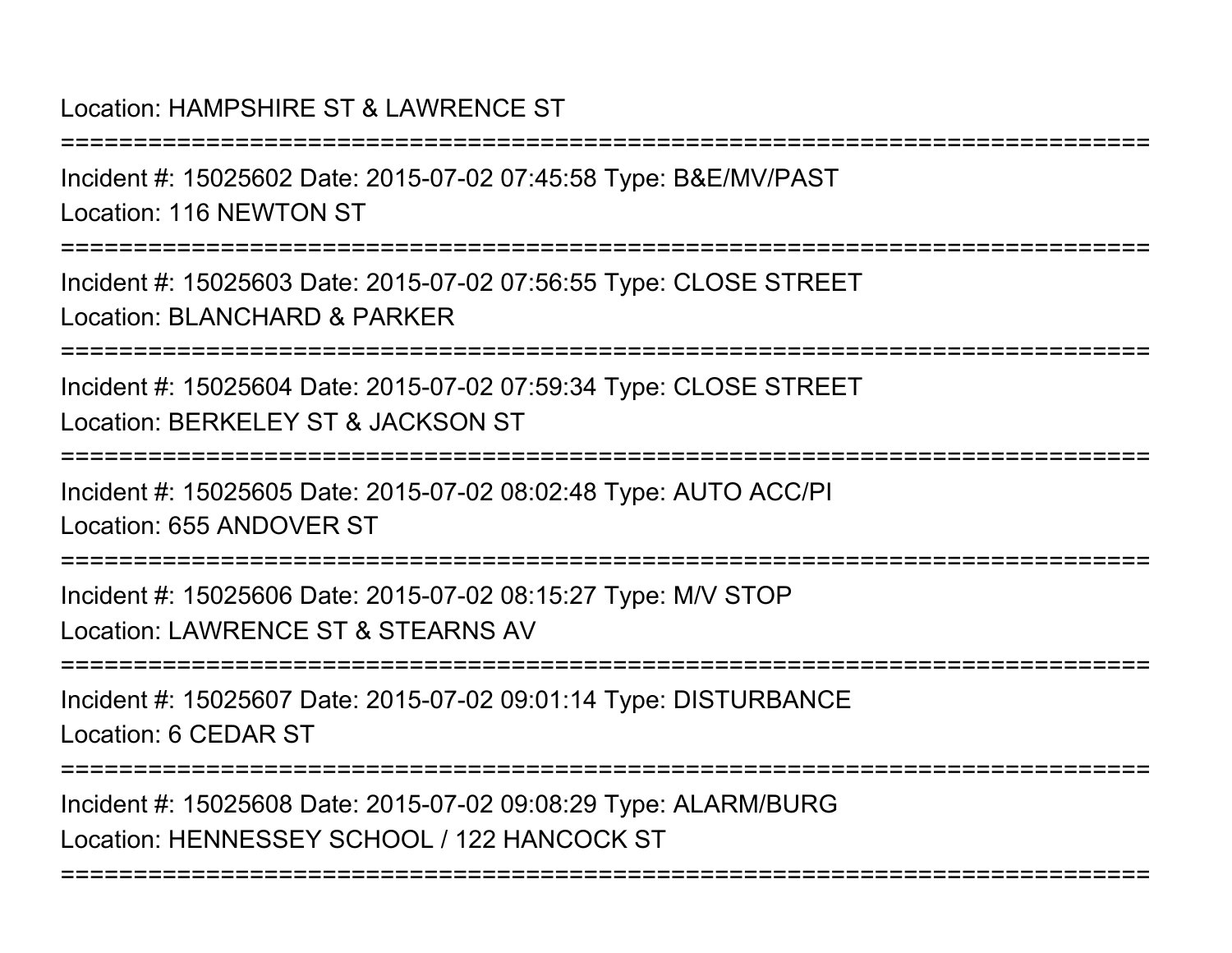Location: AVON ST & BELMONT ST

Incident #: 15025610 Date: 2015-07-02 09:39:41 Type: M/V STOP

Location: FOSTER ST & SALEM ST

===========================================================================

===========================================================================

Incident #: 15025611 Date: 2015-07-02 09:48:05 Type: 209A/SERVELocation: 52 MYRTLE ST

===========================================================================

Incident #: 15025612 Date: 2015-07-02 09:57:19 Type: 209A/SERVELocation: 83 F HAVERHILL ST

===========================================================================

Incident #: 15025613 Date: 2015-07-02 10:06:01 Type: WARRANT SERVELocation: CENTRAL BRIDGE / 0 MERRIMACK ST

===========================================================================

Incident #: 15025614 Date: 2015-07-02 10:08:34 Type: 209A/SERVELocation: 189 ARLINGTON ST

===========================================================================

Incident #: 15025615 Date: 2015-07-02 10:11:54 Type: MEDIC SUPPORTLocation: 380 ELM ST

===========================================================================

Incident #: 15025616 Date: 2015-07-02 10:22:20 Type: M/V STOPLocation: BROADWAY & HAVERHILL ST

===========================================================================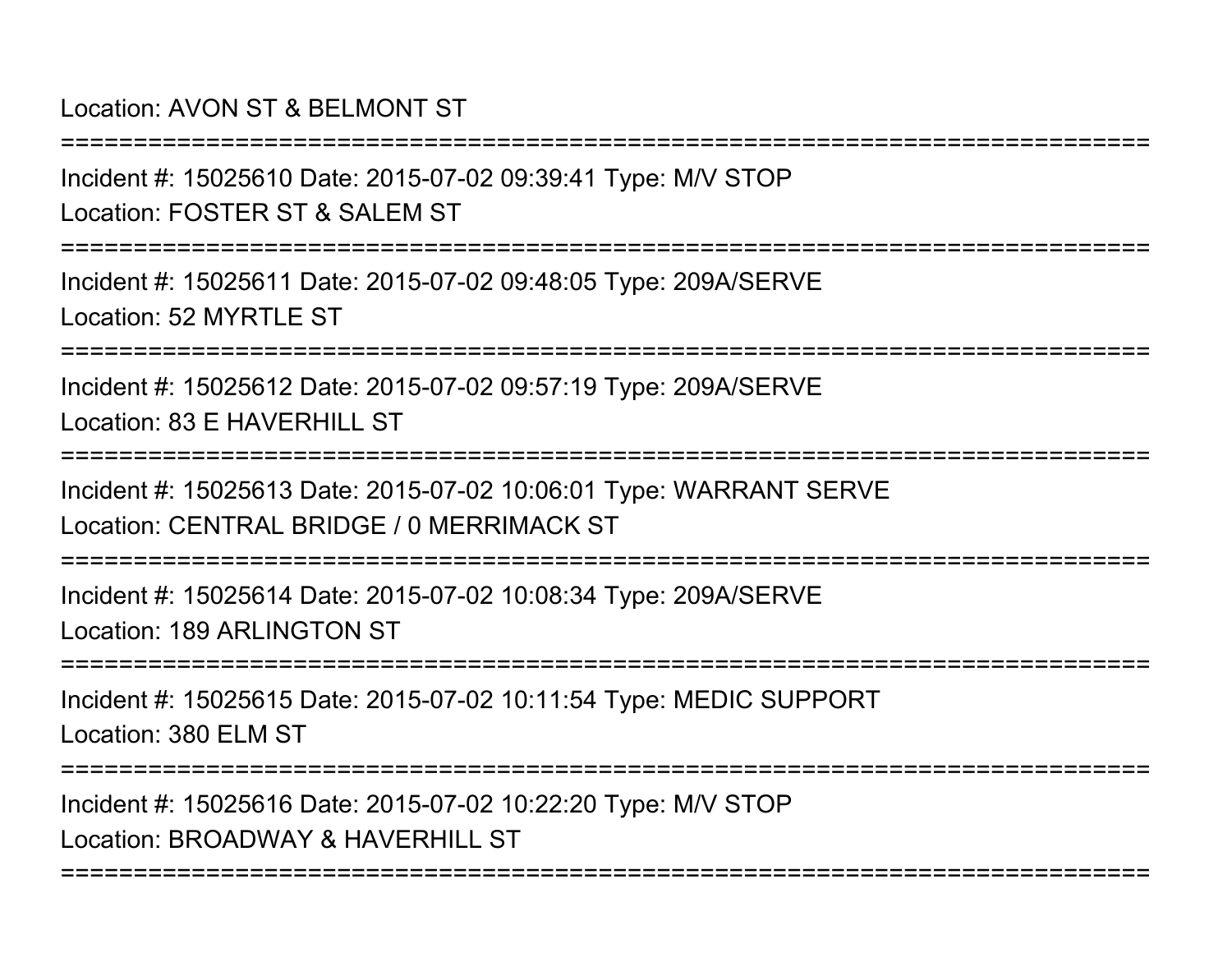## Location: ABBOTT ST & PHILLIPS ST

Incident #: 15025618 Date: 2015-07-02 10:27:51 Type: 209A/SERVELocation: 283 LOWELL ST

===========================================================================

===========================================================================

Incident #: 15025619 Date: 2015-07-02 10:29:46 Type: TOW OF M/VLocation: 76 MFI VIN ST

===========================================================================

Incident #: 15025620 Date: 2015-07-02 10:31:26 Type: M/V STOPLocation: ESSEX ST & MARGIN ST

===========================================================================

Incident #: 15025621 Date: 2015-07-02 10:35:20 Type: MEDIC SUPPORTLocation: 34 INTERNATIONAL WY

===========================================================================

Incident #: 15025622 Date: 2015-07-02 10:36:43 Type: M/V STOPLocation: HANCOCK ST & MELROSE TER

===========================================================================

Incident #: 15025623 Date: 2015-07-02 10:37:54 Type: MAL DAMAGELocation: GRACE EPISCOPAL CHURCH / 35 JACKSON ST

===========================================================================

Incident #: 15025624 Date: 2015-07-02 10:41:08 Type: M/V STOP

Location: ESSEX ST & GREENWOOD ST

===========================================================================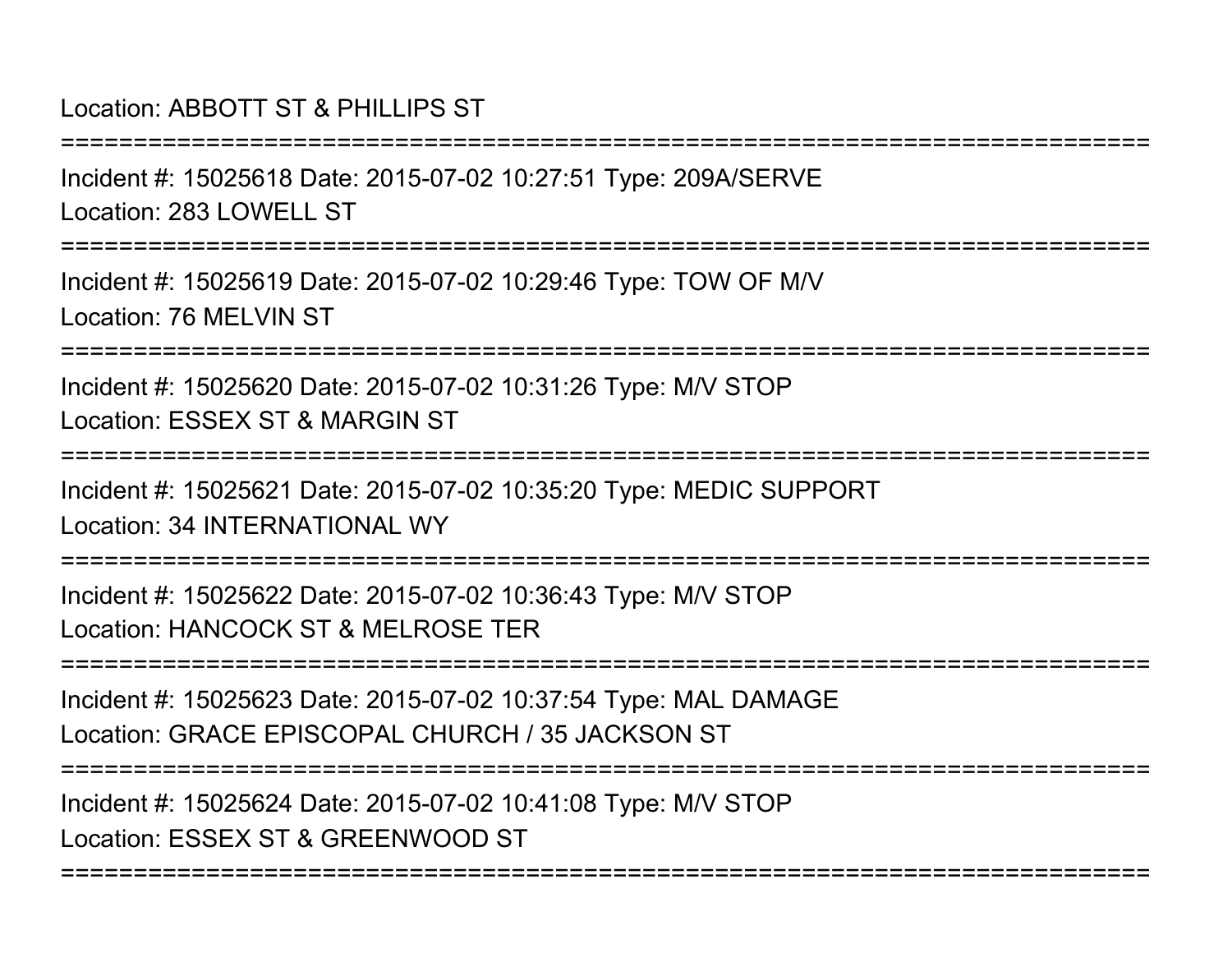Location: 366 PARK ST

===========================================================================Incident #: 15025626 Date: 2015-07-02 10:44:10 Type: M/V STOPLocation: AMESBURY ST & METHUEN ST===========================================================================Incident #: 15025627 Date: 2015-07-02 10:46:05 Type: LOST PROPERTYLocation: 34 BERNARD AV===========================================================================Incident #: 15025628 Date: 2015-07-02 10:55:32 Type: SUS PERS/MVLocation: 208 BROADWAY===========================================================================Incident #: 15025629 Date: 2015-07-02 10:56:58 Type: AUTO ACC/UNK PILocation: 345 BROADWAY STREET===========================================================================Incident #: 15025630 Date: 2015-07-02 11:08:52 Type: LIC PLATE STOLocation: 65 MAY ST===========================================================================Incident #: 15025631 Date: 2015-07-02 11:12:30 Type: AUTO ACC/UNK PILocation: 374 S BROADWAY===========================================================================Incident #: 15025633 Date: 2015-07-02 11:31:18 Type: SUS PERS/MV

===========================================================================

Location: ERVING AV & JACKSON ST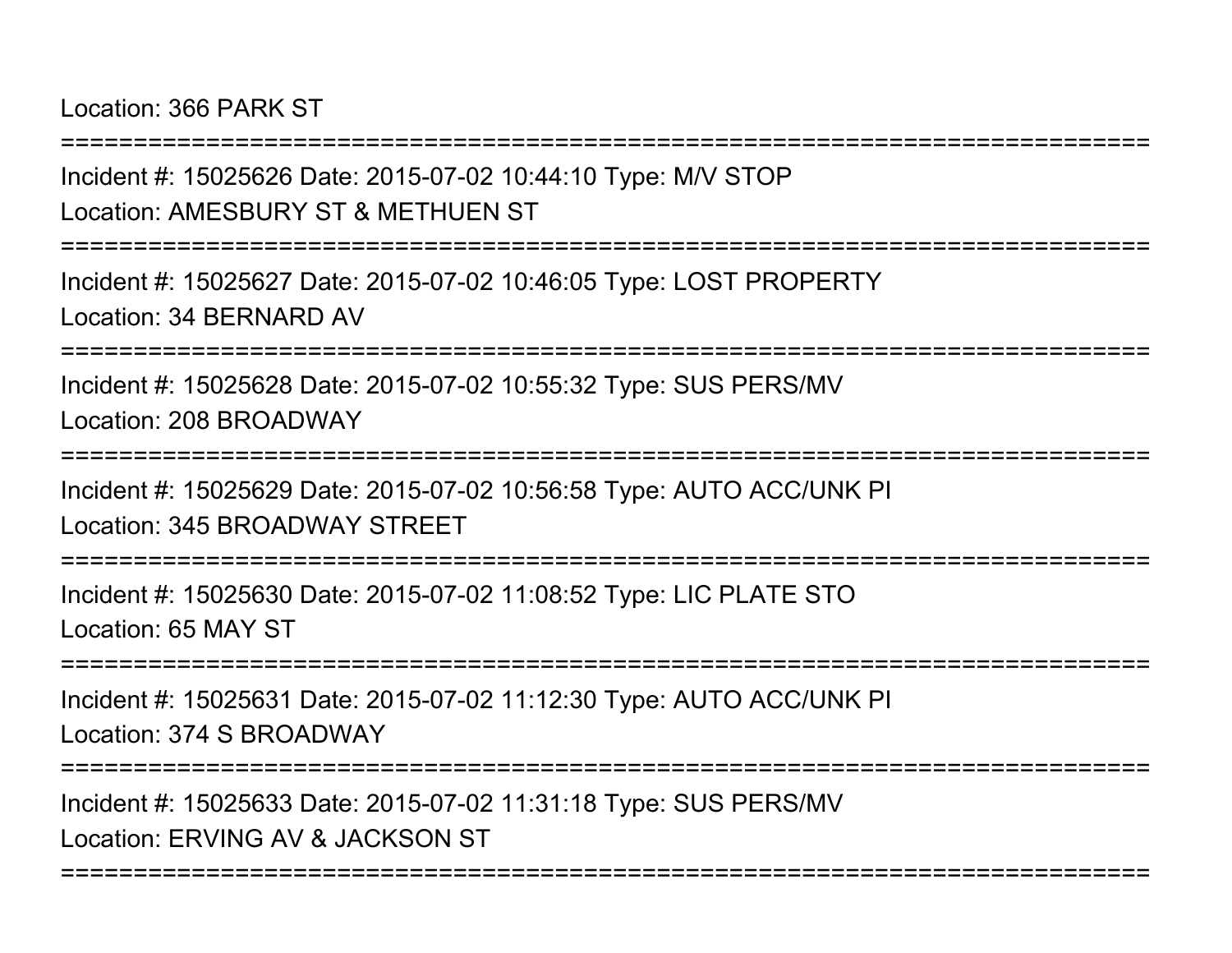#### Location: 82 DRACUT ST

Incident #: 15025634 Date: 2015-07-02 11:36:31 Type: ALARM/BURGLocation: 115 FERRY ST

===========================================================================

===========================================================================

Incident #: 15025635 Date: 2015-07-02 11:38:26 Type: M/V STOPLocation: 14 JUNIPER ST

===========================================================================

Incident #: 15025636 Date: 2015-07-02 11:41:43 Type: M/V STOPLocation: BROADWAY & TREMONT ST

=============

Incident #: 15025637 Date: 2015-07-02 12:00:27 Type: MAN DOWNLocation: 86 BRADFORD ST

===========================================================================

Incident #: 15025638 Date: 2015-07-02 12:07:48 Type: ANIMAL COMPLLocation: S UNION ST

===========================================================================

Incident #: 15025639 Date: 2015-07-02 12:13:24 Type: LARCENY/PASTLocation: 148 WINTHROP AVE

===========================================================================

===========================================================================

Incident #: 15025640 Date: 2015-07-02 12:14:23 Type: CK WELL BEINGLocation: BARNARD RD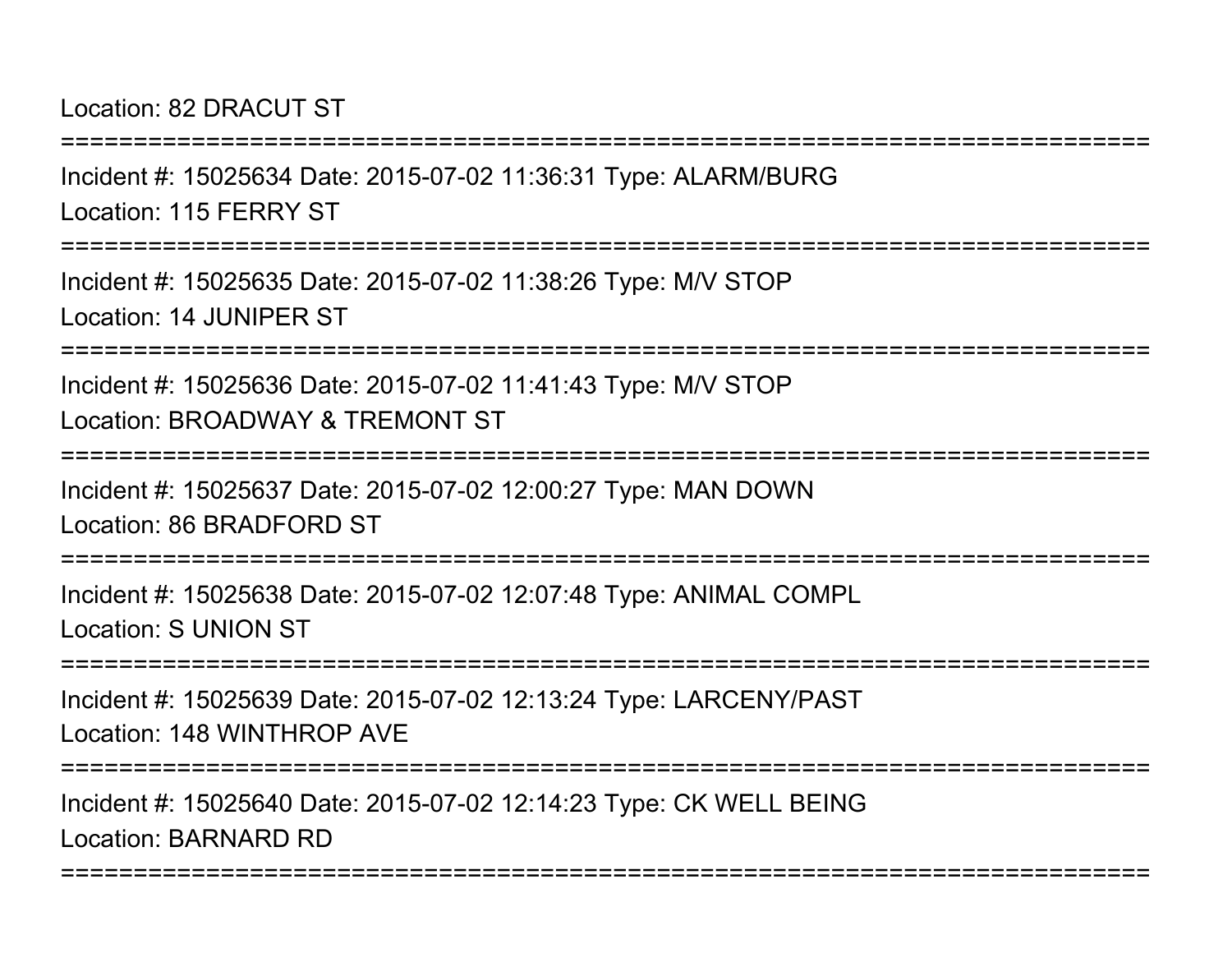# Location: MARKET ST & S UNION ST

Incident #: 15025642 Date: 2015-07-02 12:31:39 Type: UNKNOWN PROBLocation: 26 OREGON AV

===========================================================================

===========================================================================

Incident #: 15025643 Date: 2015-07-02 12:32:20 Type: DOMESTIC/PASTLocation: 208 WILLOW ST

===========================================================================

Incident #: 15025644 Date: 2015-07-02 13:13:02 Type: SUS PERS/MVLocation: PARK ST & TRENTON ST

===========================================================================

Incident #: 15025645 Date: 2015-07-02 13:13:18 Type: FIGHT

Location: LAWRENCE ST & CHESTNUT

===========================================================================

Incident #: 15025646 Date: 2015-07-02 13:24:33 Type: ALARM/BURGLocation: 9 PROSPECT CT FL 1

===========================================================================

Incident #: 15025647 Date: 2015-07-02 13:36:05 Type: ANIMAL COMPLLocation: 150 BERKELEY ST

===========================================================================

===========================================================================

Incident #: 15025648 Date: 2015-07-02 13:37:28 Type: UNKNOWN PROBLocation: 68 F HAVERHILL ST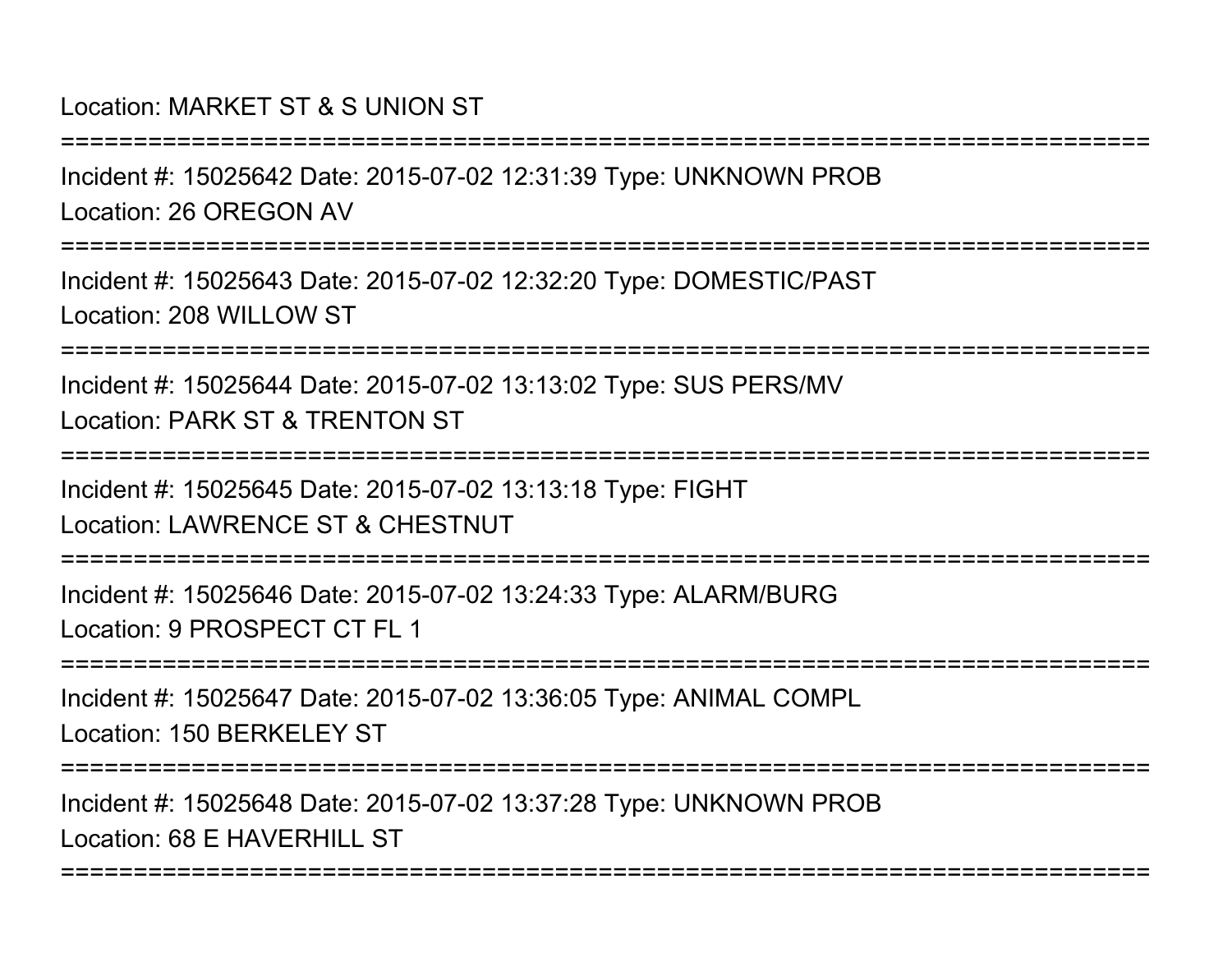### Location: ADVANCED AUTO PARTS / 183 BROADWAY

===========================================================================Incident #: 15025650 Date: 2015-07-02 14:12:06 Type: AUTO ACC/NO PILocation: 15 MEDFORD ST===========================================================================Incident #: 15025651 Date: 2015-07-02 14:13:33 Type: FIGHTLocation: 180 CRAWFORD ST===========================================================================Incident #: 15025652 Date: 2015-07-02 14:17:38 Type: CK WELL BEINGLocation: COMMON ST===========================================================================Incident #: 15025653 Date: 2015-07-02 14:41:40 Type: M/V STOPLocation: DORCHESTER ST & WINTHROP AV===========================================================================Incident #: 15025654 Date: 2015-07-02 14:47:09 Type: ANIMAL COMPL

Location: S BROADWAY

**===============** 

Incident #: 15025655 Date: 2015-07-02 14:49:48 Type: ALARM/BURGLocation: 115 FERRY ST

===========================================================================

===========================================================================

Incident #: 15025656 Date: 2015-07-02 14:53:52 Type: M/V STOPLocation: ESSEX ST & HAMPSHIRE ST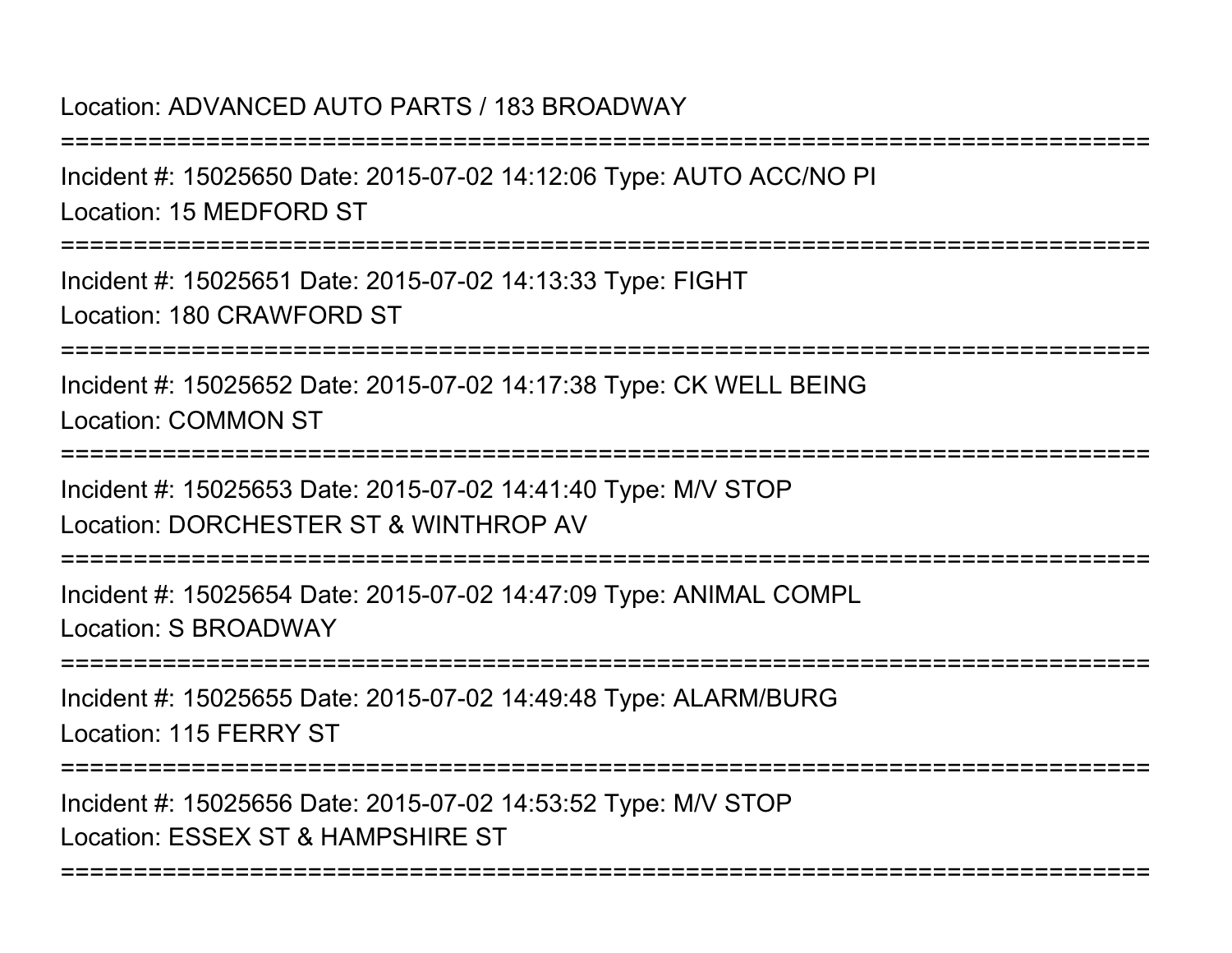Location: 420 COMMON ST

Incident #: 15025658 Date: 2015-07-02 15:17:59 Type: AUTO ACC/UNK PILocation: EXCHANGE ST & PARK ST

===========================================================================

===========================================================================

Incident #: 15025659 Date: 2015-07-02 15:24:22 Type: SUS PERS/MVLocation: ACTON ST & WEST ST

===========================================================================

Incident #: 15025660 Date: 2015-07-02 15:33:39 Type: NOTIFICATIONLocation: 473 ANDOVER ST

===========================================================================

Incident #: 15025661 Date: 2015-07-02 15:44:41 Type: M/V STOPLocation: AMESBURY ST & LOWELL ST

===========================================================================

Incident #: 15025662 Date: 2015-07-02 16:14:56 Type: KEEP PEACELocation: 29 S CANAL ST

===========================================================================

Incident #: 15025663 Date: 2015-07-02 16:20:59 Type: M/V STOPLocation: CHANDLER ST & WATER ST

===========================================================================

===========================================================================

Incident #: 15025664 Date: 2015-07-02 16:27:32 Type: ALARM/BURGLocation: 264 ESSEX ST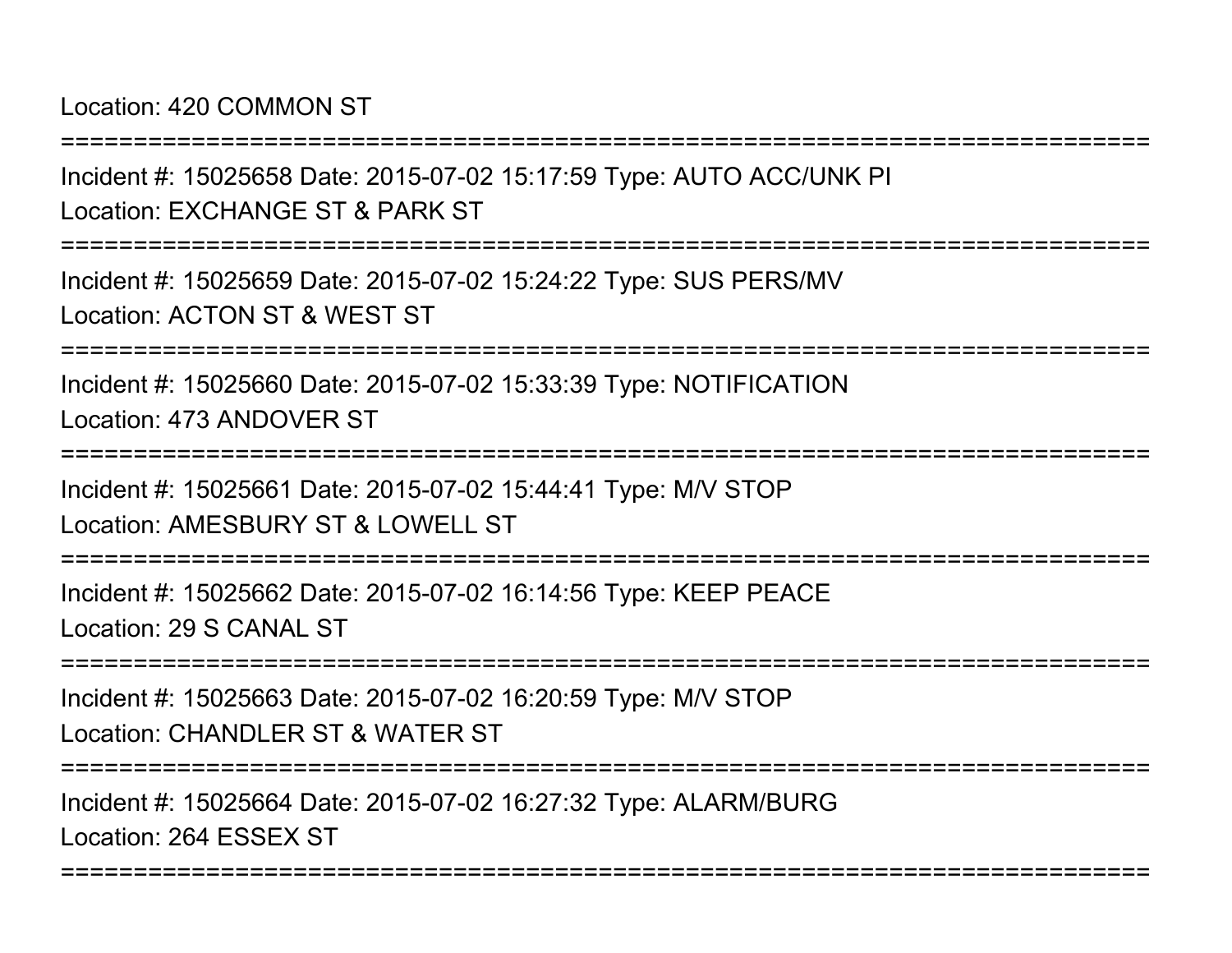## Location: CARVER ST & SALEM ST

Incident #: 15025666 Date: 2015-07-02 16:57:48 Type: SHOPLIFTINGLocation: 700 ESSEX ST

===========================================================================

===========================================================================

Incident #: 15025667 Date: 2015-07-02 17:20:25 Type: LARCENY/PROGLocation: 15 FERRY ST

===========================================================================

Incident #: 15025668 Date: 2015-07-02 17:44:35 Type: TRESPASSINGLocation: 73 WINTHROP AV

===========================================================================

Incident #: 15025669 Date: 2015-07-02 17:56:34 Type: M/V STOPLocation: 3 WINTHROP AV

===========================================================================

Incident #: 15025670 Date: 2015-07-02 17:57:52 Type: DISTURBANCELocation: 54 MELVIN ST #10-21

===========================================================================

Incident #: 15025671 Date: 2015-07-02 18:02:49 Type: MV/BLOCKINGLocation: PLATT CT

===========================================================================

===========================================================================

Incident #: 15025672 Date: 2015-07-02 18:07:23 Type: 209A/VIOLATIONLocation: 8 DIAMOND ST #22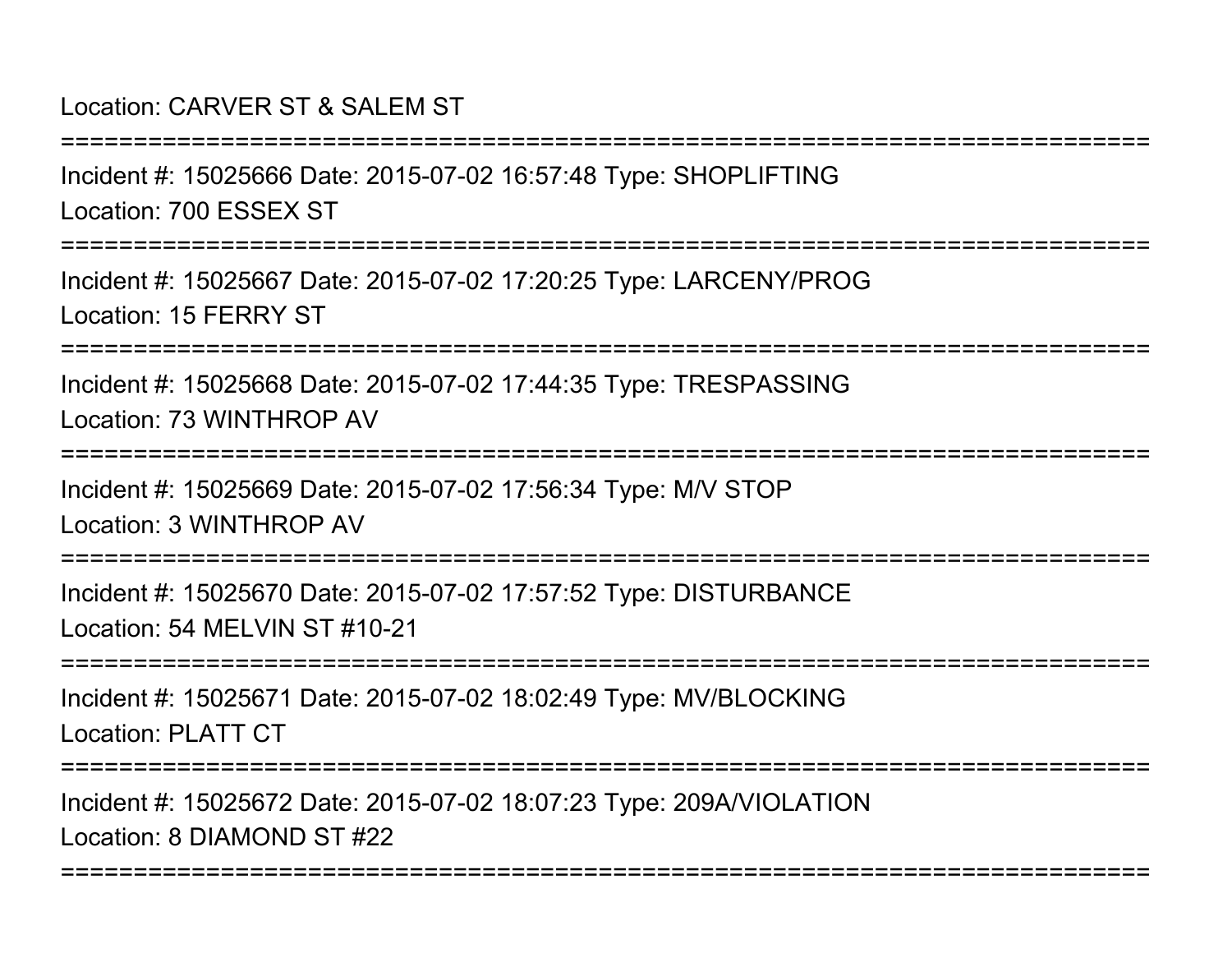Location: 465 HIGH ST

===========================================================================

Incident #: 15025674 Date: 2015-07-02 18:12:25 Type: ALARMSLocation: 25 MARSTON ST #301

===========================================================================

Incident #: 15025675 Date: 2015-07-02 18:14:51 Type: M/V STOPLocation: 240 COLONIAL RD

===========================================================================

Incident #: 15025676 Date: 2015-07-02 18:19:37 Type: MV/BLOCKINGLocation: 9 FALMOUTH ST

===========================================================================

Incident #: 15025677 Date: 2015-07-02 18:22:38 Type: HIT & RUN M/VLocation: 69 CROSS ST

===========================================================================

Incident #: 15025678 Date: 2015-07-02 18:24:34 Type: MEDIC SUPPORTLocation: DUCK BRIDGE / 0 ISLAND ST

===========================================================================

Incident #: 15025679 Date: 2015-07-02 18:25:05 Type: DRINKING PUBLLocation: DAISY ST

===========================================================================

===========================================================================

Incident #: 15025680 Date: 2015-07-02 18:30:39 Type: THREATSLocation: 114 WALNUT ST FL 1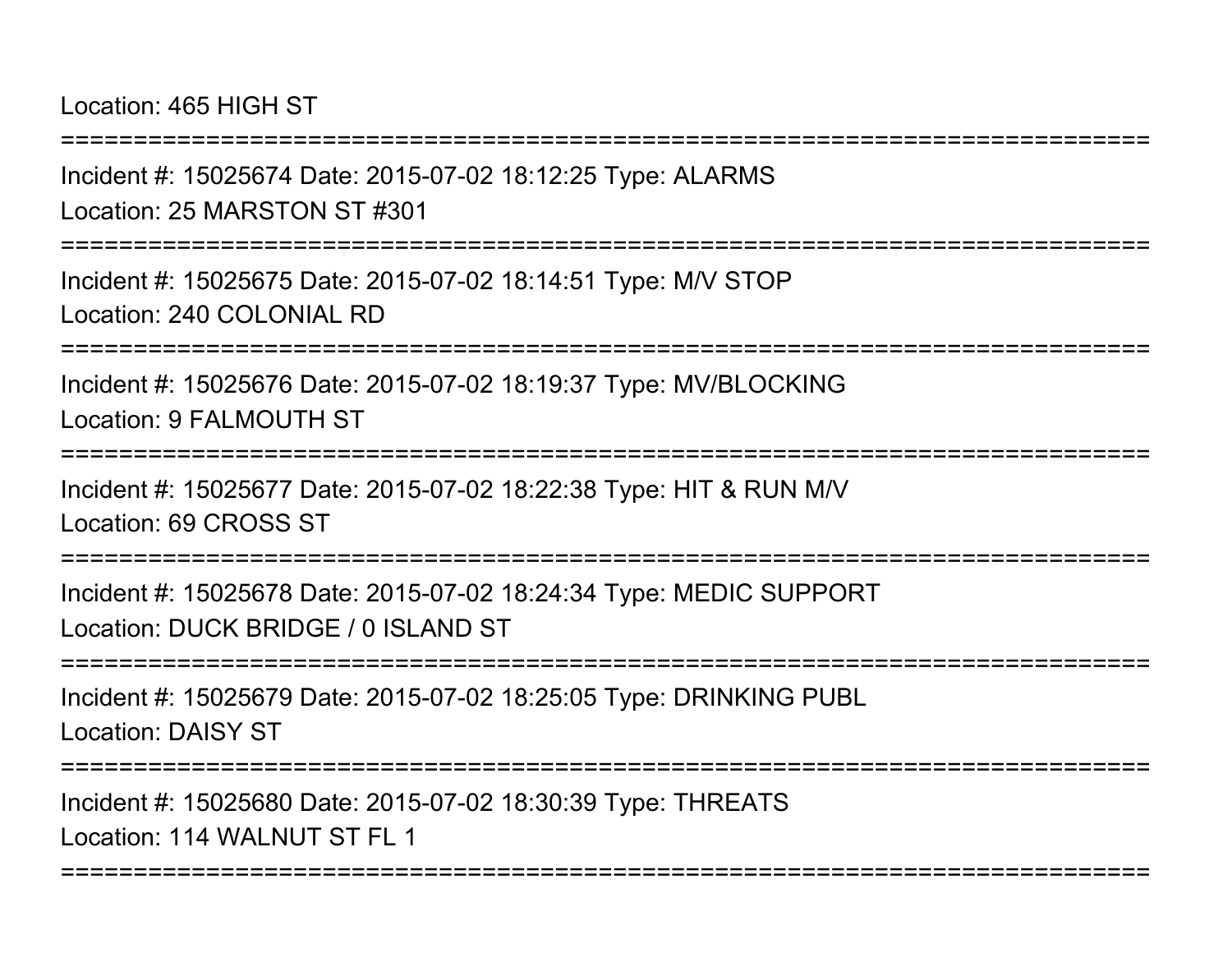Location: 26 HILLSIDE AV #1

===========================================================================Incident #: 15025682 Date: 2015-07-02 18:40:43 Type: HIT & RUN M/VLocation: PRIMO'S LIQUORS / 450 HAVERHILL ST===========================================================================Incident #: 15025683 Date: 2015-07-02 18:53:36 Type: M/V STOPLocation: LAWRENCE ST & MAPLE ST ===========================================================================Incident #: 15025684 Date: 2015-07-02 18:58:19 Type: KEEP PEACELocation: 157 SALEM ST===========================================================================Incident #: 15025685 Date: 2015-07-02 19:03:15 Type: M/V STOPLocation: ANDOVER ST & S BROADWAY===========================================================================Incident #: 15025686 Date: 2015-07-02 19:05:03 Type: A&B PASTLocation: 227 BRUCE ST===========================================================================Incident #: 15025688 Date: 2015-07-02 19:05:04 Type: DISTURBANCELocation: 6 YALE ST===========================================================================

===========================================================================

Incident #: 15025687 Date: 2015-07-02 19:05:55 Type: AUTO ACC/UNK PILocation: BROADWAY & DAISY ST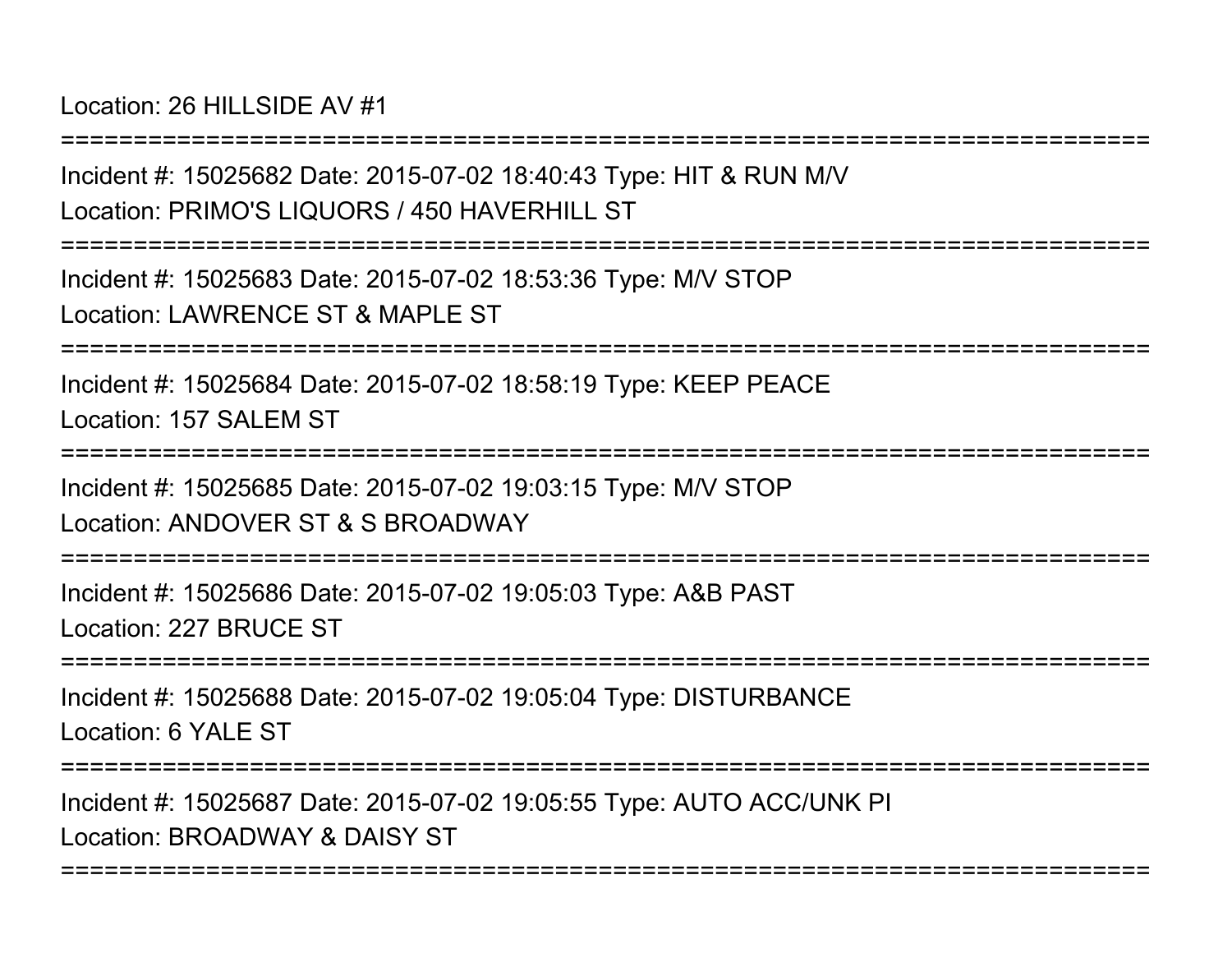Location: 305 PROSPECT ST

===========================================================================

Incident #: 15025690 Date: 2015-07-02 19:33:01 Type: SUS PERS/MVLocation: TAMBORA / 205 BROADWAY

===========================================================================

Incident #: 15025691 Date: 2015-07-02 19:38:59 Type: M/V STOPLocation: ESSEX ST & WINTER ST

===========================================================================

Incident #: 15025692 Date: 2015-07-02 19:42:33 Type: INVESTIGATIONLocation: 146 PROSPECT ST

===========================================================================

Incident #: 15025693 Date: 2015-07-02 20:00:10 Type: DISTURBANCELocation: E HAVERHILL ST & HOFFMAN AV

===========================================================================

Incident #: 15025694 Date: 2015-07-02 20:07:42 Type: INVEST CONTLocation: 110 BLANCHARD ST

===========================================================================

Incident #: 15025695 Date: 2015-07-02 20:16:01 Type: AUTO ACC/PEDLocation: MEDFORD ST & OXFORD ST

===========================================================================

===========================================================================

Incident #: 15025696 Date: 2015-07-02 20:17:42 Type: MAL DAMG PROGLocation: SOUTH LAWRENCE EAST / 165 CRAWFORD ST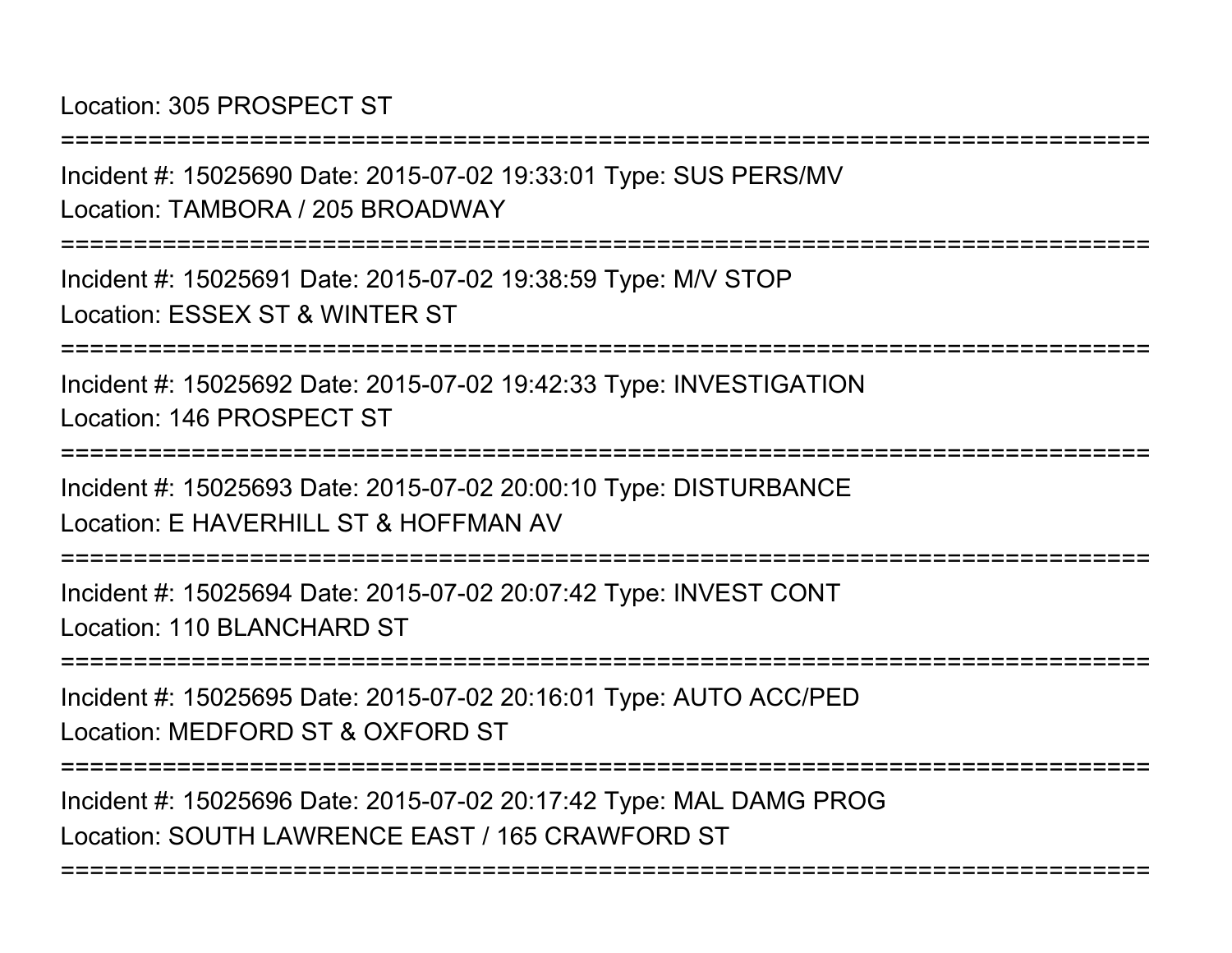Location: 3 WINTHROP AV

===========================================================================Incident #: 15025698 Date: 2015-07-02 20:32:42 Type: A&B PASTLocation: 700 ESSEX ST===========================================================================Incident #: 15025699 Date: 2015-07-02 20:51:27 Type: FIRE WORKSLocation: 104 FARNHAM ST===========================================================================Incident #: 15025700 Date: 2015-07-02 20:55:23 Type: LOUD NOISELocation: 60 FERRY ST===========================================================================Incident #: 15025701 Date: 2015-07-02 21:09:02 Type: INVEST CONTLocation: 146 PROSPECT ST===========================================================================Incident #: 15025702 Date: 2015-07-02 21:12:37 Type: ALARMSLocation: 220 FERRY ST===========================================================================Incident #: 15025703 Date: 2015-07-02 21:14:44 Type: LOUD NOISELocation: MAY ST===========================================================================Incident #: 15025704 Date: 2015-07-02 21:23:26 Type: FIRE WORKS

===========================================================================

Location: FALMOUTH ST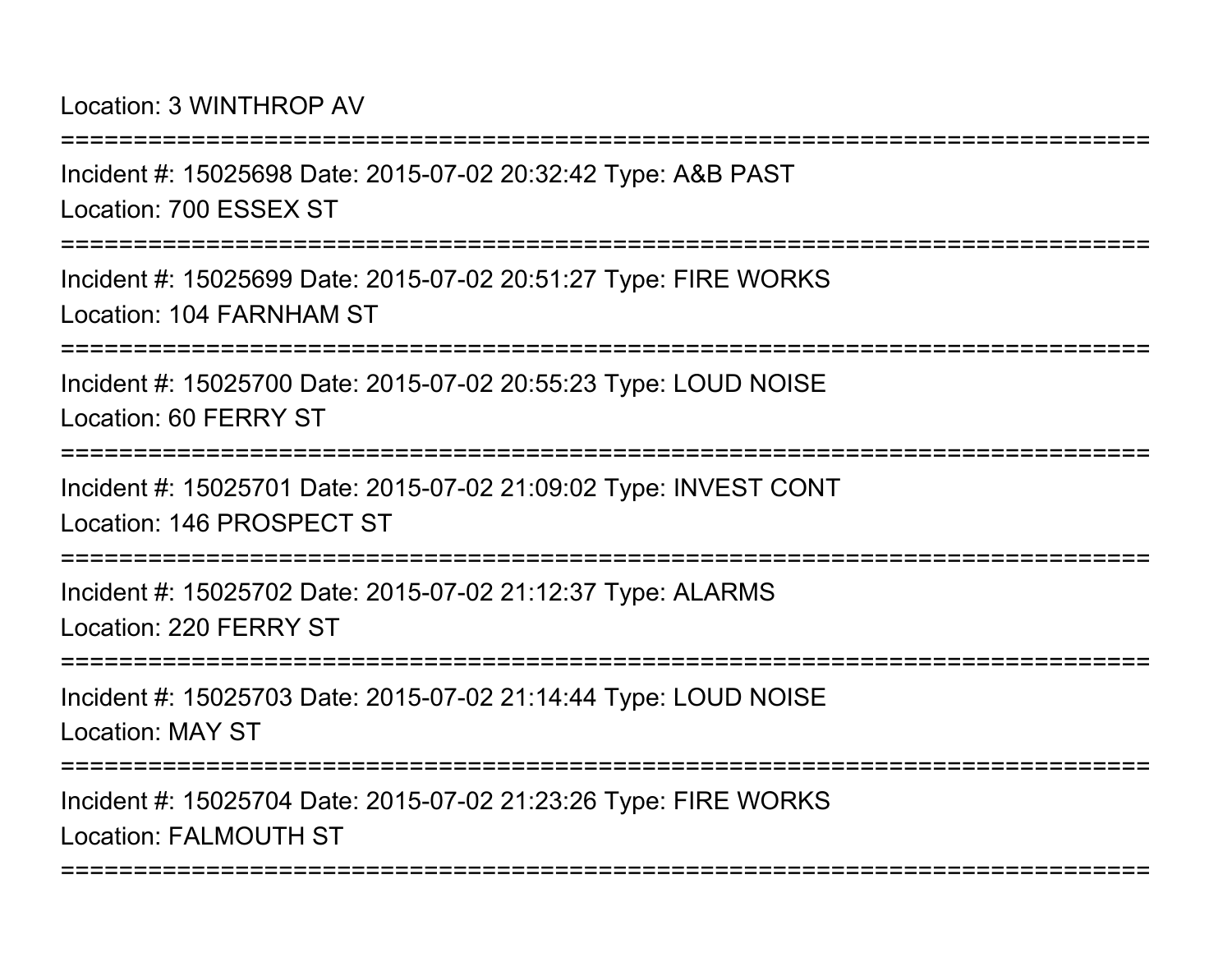## Location: 150 GARDEN ST

Incident #: 15025706 Date: 2015-07-02 21:39:09 Type: M/V STOPLocation: ROBINSON CT

===========================================================================

===========================================================================

Incident #: 15025708 Date: 2015-07-02 21:47:03 Type: SUS PERS/MVLocation: 919 ESSEX ST

===========================================================================

Incident #: 15025710 Date: 2015-07-02 21:47:29 Type: SUS PERS/MVLocation: 20 CHICKERING ST

===========================================================================

Incident #: 15025707 Date: 2015-07-02 21:48:00 Type: M/V STOPLocation: MARKET ST & PARKER ST

===========================================================================

Incident #: 15025709 Date: 2015-07-02 21:48:41 Type: DOMESTIC/PROGLocation: ST MARY-IMMACULATE CONCEPTION / 300 HAVERHILL ST

===========================================================================

Incident #: 15025711 Date: 2015-07-02 21:57:09 Type: NOISE ORDLocation: 23 SPRINGFIELD ST

===========================================================================

===========================================================================

Incident #: 15025712 Date: 2015-07-02 21:57:30 Type: FIRE WORKSLocation: BENNINGTON ST & ERVING AV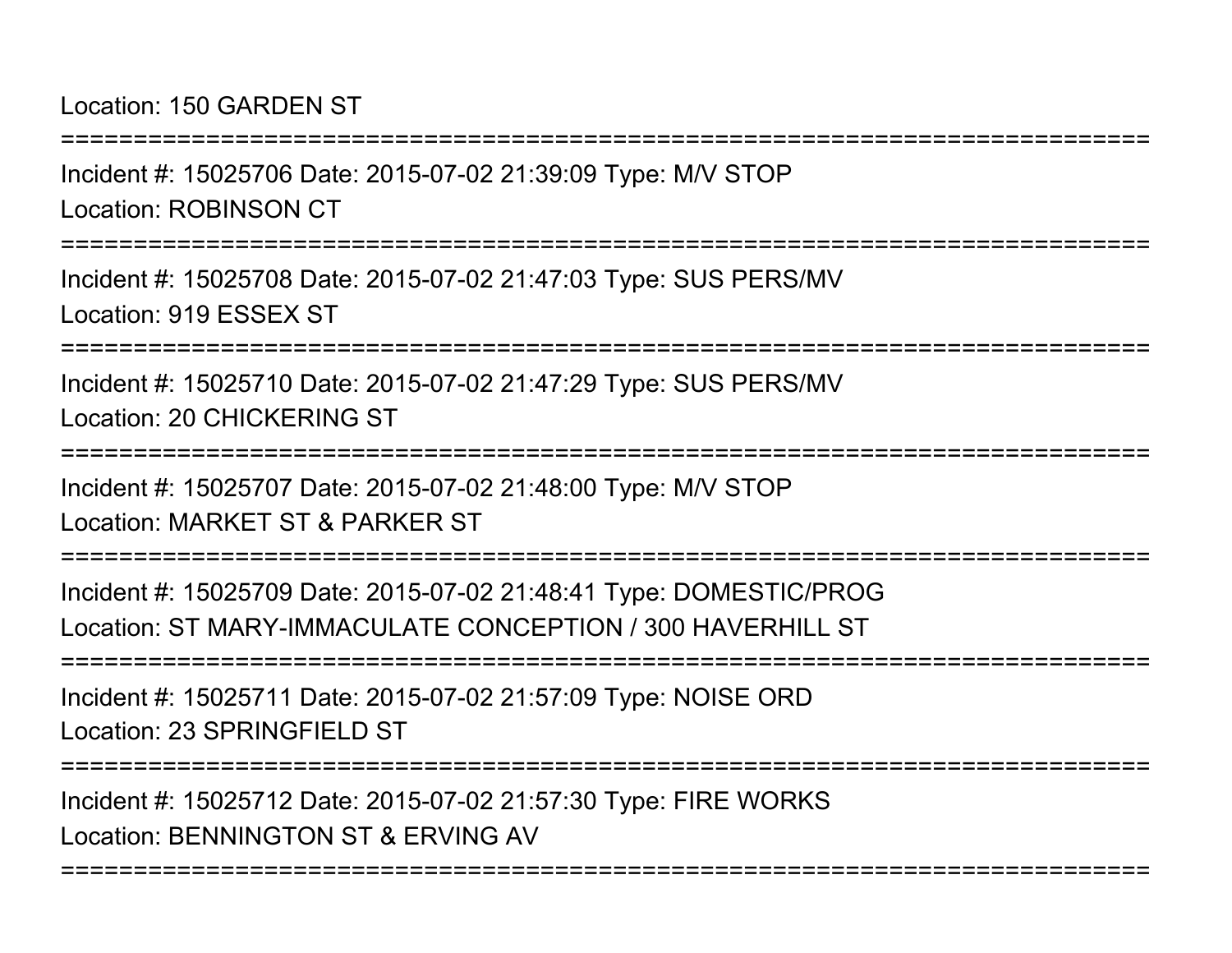Location: 310 BROADWAY

===========================================================================Incident #: 15025714 Date: 2015-07-02 22:12:33 Type: M/V STOPLocation: LAWRENCE ST & MAPLE ST ===========================================================================Incident #: 15025715 Date: 2015-07-02 22:17:36 Type: M/V STOPLocation: 72 FOSTER ST===========================================================================Incident #: 15025716 Date: 2015-07-02 22:18:11 Type: M/V STOPLocation: 90 LOWELL ST ===========================================================================Incident #: 15025717 Date: 2015-07-02 22:19:26 Type: FIRE WORKSLocation: 106 FARNHAM ST================ Incident #: 15025718 Date: 2015-07-02 22:20:41 Type: NOISE ORDLocation: 133 UNION ST===========================================================================Incident #: 15025719 Date: 2015-07-02 22:28:14 Type: M/V STOPLocation: SWAN ST===========================================================================Incident #: 15025721 Date: 2015-07-02 22:30:57 Type: LARCENY/PASTLocation: 17 HAMILTON ST ===========================================================================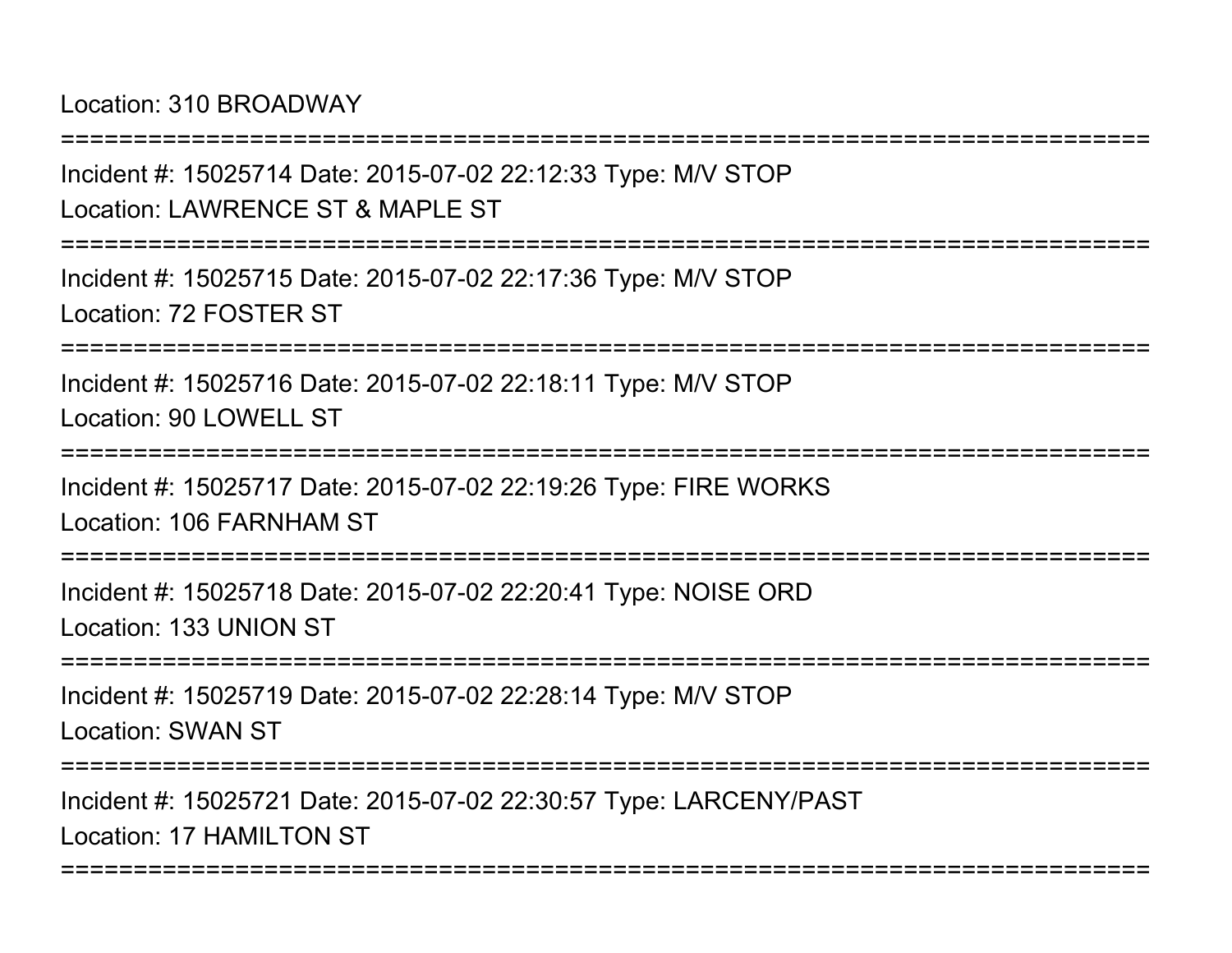#### Location: 491 ESSEX ST

Incident #: 15025722 Date: 2015-07-02 22:33:08 Type: NOISE ORDLocation: 42 CANTON ST

===========================================================================

===========================================================================

Incident #: 15025723 Date: 2015-07-02 22:34:08 Type: M/V STOPLocation: CEDAR ST & HAMPSHIRE ST

===========================================================================

Incident #: 15025724 Date: 2015-07-02 22:40:53 Type: M/V STOPLocation: 120 BROADWAY

===========================================================================

Incident #: 15025725 Date: 2015-07-02 22:43:38 Type: M/V STOP

Location: DURHAM ST & S BROADWAY

===========================================================================

Incident #: 15025726 Date: 2015-07-02 22:50:30 Type: NOISE ORDLocation: CROSS ST & HAMPSHIRE ST

===========================================================================

Incident #: 15025728 Date: 2015-07-02 22:59:51 Type: M/V STOPLocation: LEBANON ST

===========================================================================

===========================================================================

Incident #: 15025727 Date: 2015-07-02 23:00:21 Type: ALARMSLocation: PARTHUM SCHOOL / 255 E HAVERHILL ST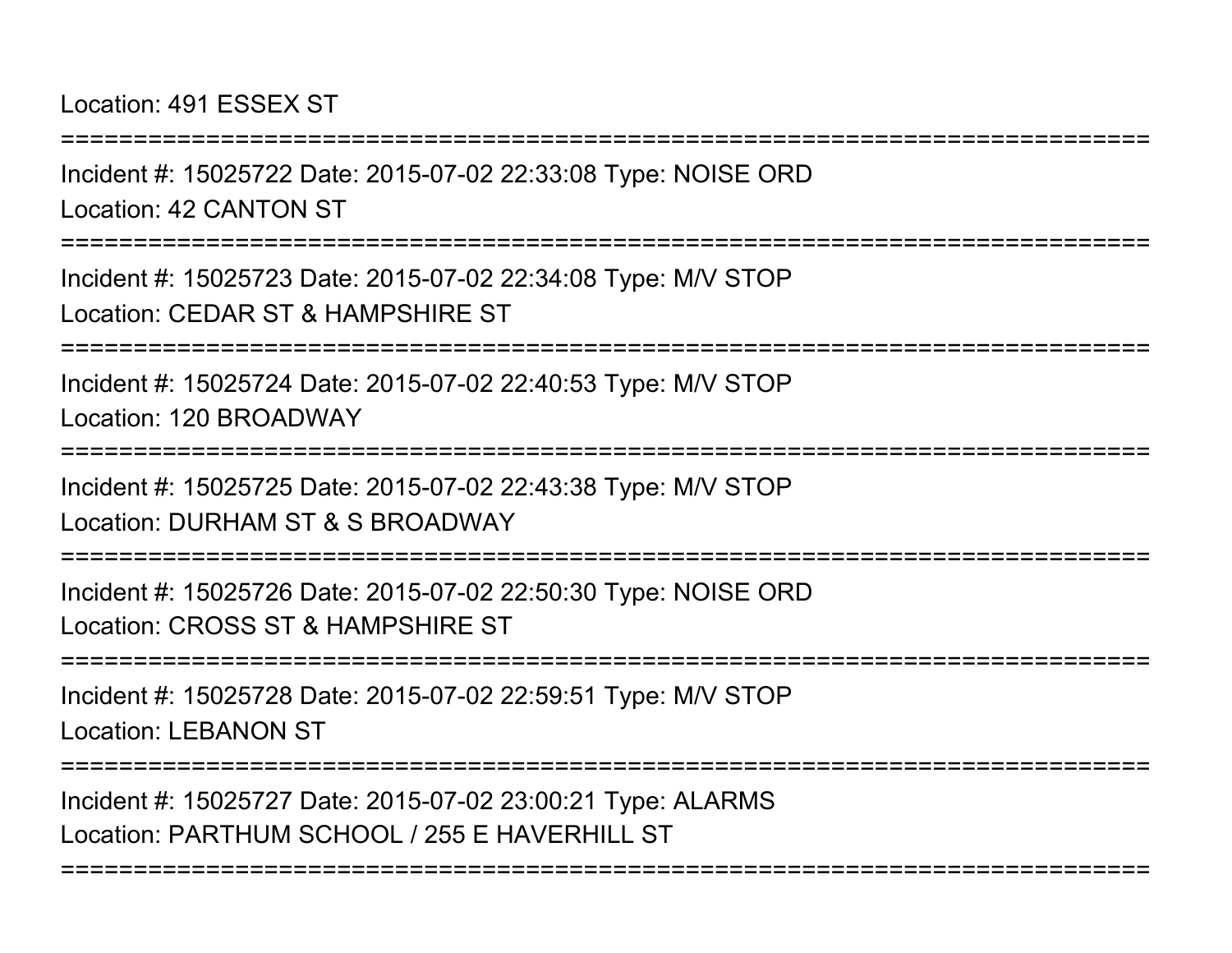#### Location: 77 S UNION ST

Incident #: 15025730 Date: 2015-07-02 23:07:25 Type: M/V STOPLocation: 1 PARKER ST

===========================================================================

===========================================================================

Incident #: 15025731 Date: 2015-07-02 23:07:52 Type: FIRE WORKSLocation: 610 ANDOVER ST

===========================================================================

Incident #: 15025732 Date: 2015-07-02 23:09:40 Type: M/V STOPLocation: AMESBURY ST & COMMON ST

===========================================================================

Incident #: 15025733 Date: 2015-07-02 23:14:28 Type: LOUD NOISELocation: HAFFNERS CAR WASH / PARKER ST & MARKET ST

===========================================================================

Incident #: 15025734 Date: 2015-07-02 23:15:31 Type: M/V STOPLocation: MARKET ST & PARKER ST

===========================================================================

Incident #: 15025735 Date: 2015-07-02 23:15:48 Type: FIRE WORKSLocation: 43 FLORAL ST

===========================================================================

===========================================================================

Incident #: 15025736 Date: 2015-07-02 23:19:12 Type: M/V STOPLocation: MERRIMACK ST & PARKER ST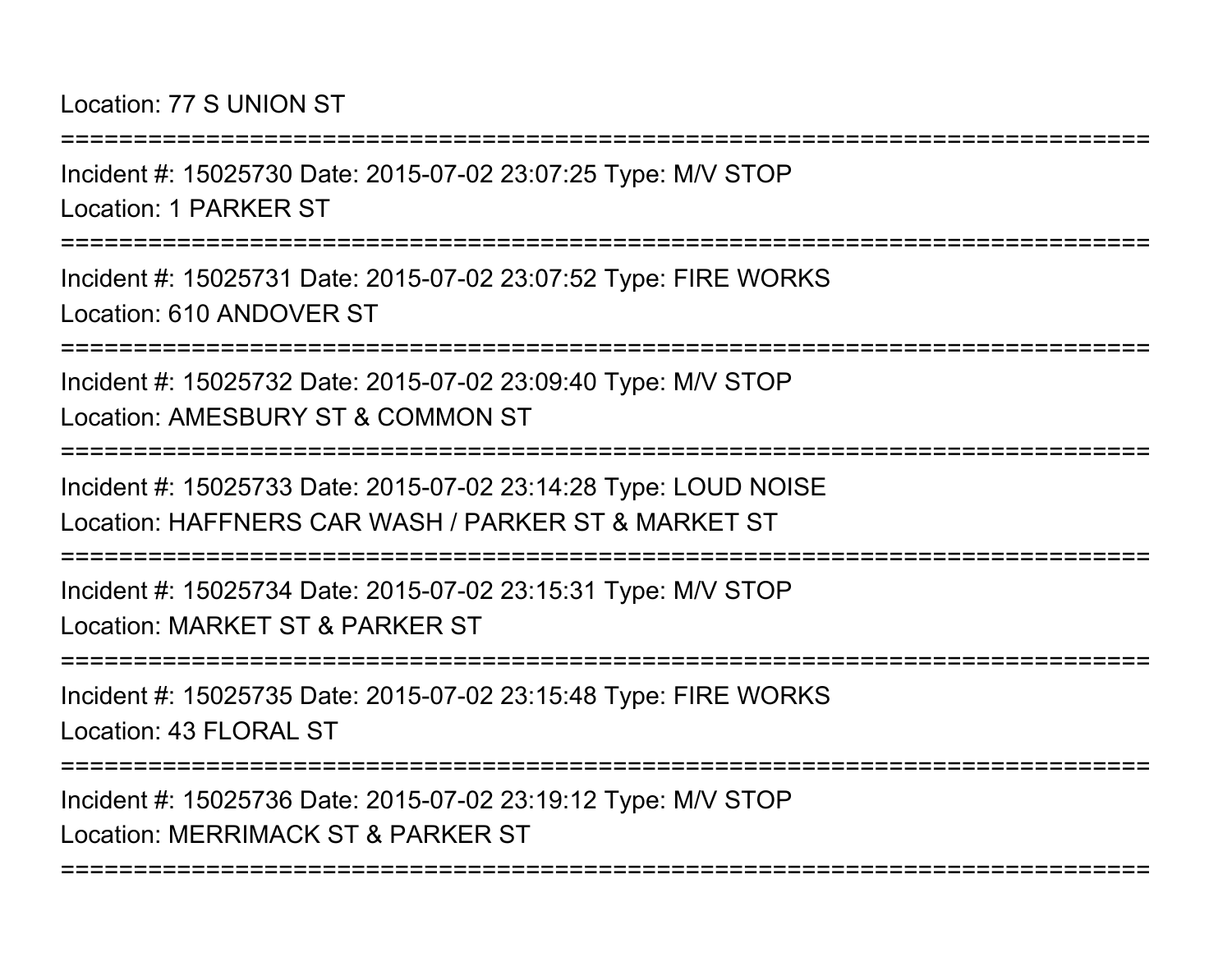# Location: E HAVERHILL ST & MARSTON ST

===========================================================================Incident #: 15025739 Date: 2015-07-02 23:29:10 Type: GENERAL SERVLocation: PROSPECT ST & VINE ST===========================================================================Incident #: 15025738 Date: 2015-07-02 23:31:41 Type: ALARMSLocation: PARTHUM SCHOOL / 255 F HAVERHILL ST ===========================================================================Incident #: 15025740 Date: 2015-07-02 23:39:37 Type: LOUD NOISELocation: WILLOUGHBY ST===========================================================================Incident #: 15025741 Date: 2015-07-02 23:40:34 Type: M/V STOPLocation: MERRIMACK ST & S UNION ST===========================================================================Incident #: 15025742 Date: 2015-07-02 23:44:18 Type: M/V STOPLocation: 50 PROSPECT ST===========================================================================Incident #: 15025743 Date: 2015-07-02 23:46:42 Type: SUS PERS/MVLocation: ALLSTON ST===========================================================================

===========================================================================

Incident #: 15025744 Date: 2015-07-02 23:48:18 Type: FIRE WORKSLocation: BODWELL ST & ESSEX AV